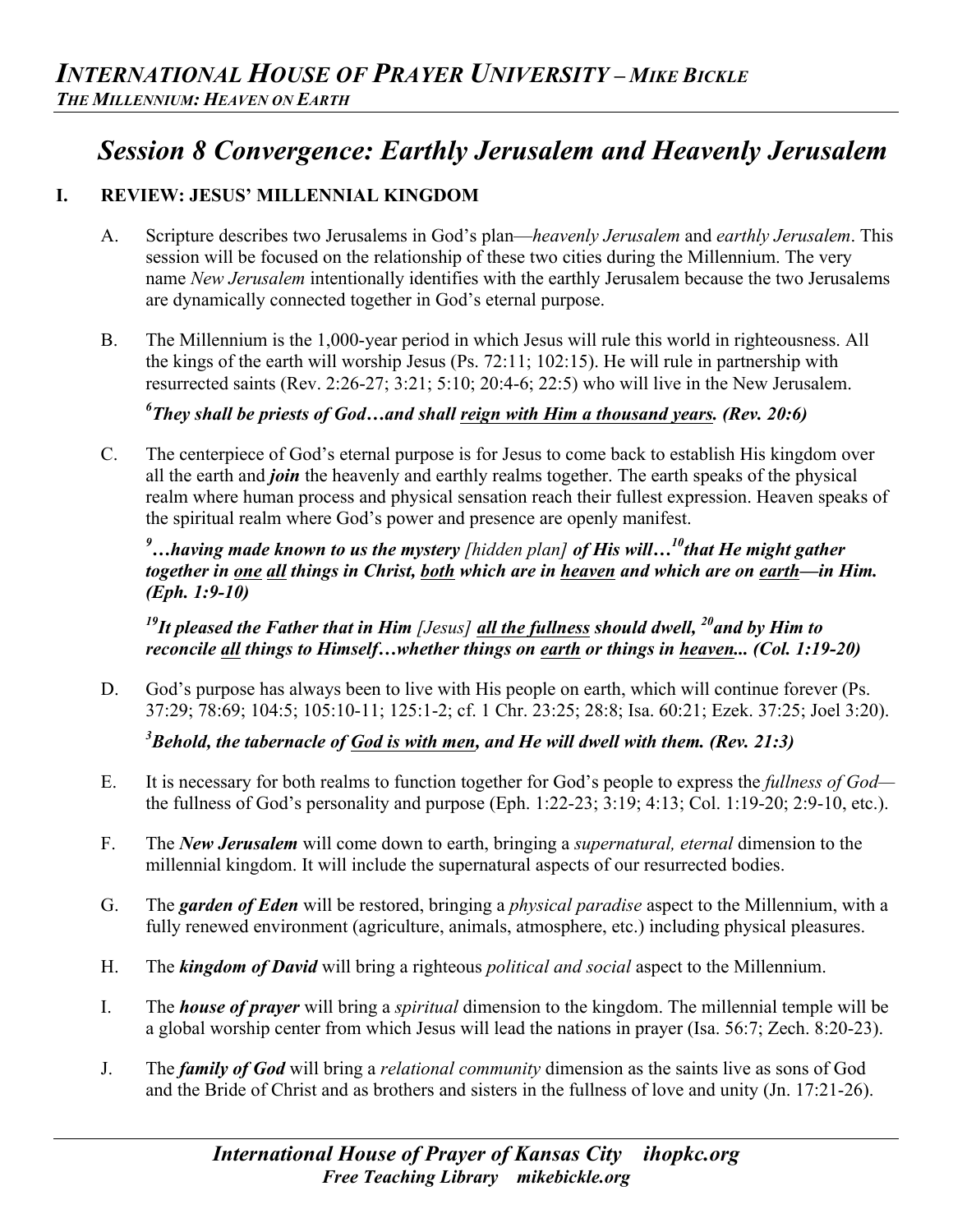# **II. NEW JERUSALEM: SUPERNATURAL ETERNAL ASPECTS OF THE KINGDOM**

A. The heavenly Jerusalem will descend to the earthly Jerusalem, "connecting" the two Jerusalems (Rev. 3:12; 21:2, 10; cf. Ps. 48:1-2; Gal. 4:26; Heb. 11:10, 16; 12:22-23; 13:14). When the New Jerusalem comes to the earth, heaven will literally be on earth. In my opinion, the New Jerusalem will descend *both* at the beginning (Rev. 21:10) *and* at the end (Rev. 21:2) of the Millennium.

*12"…the New Jerusalem, which comes down [to earth] out of heaven from My God." (Rev. 3:12)* 

*2 I, John, saw the holy city, New Jerusalem, coming down out of heaven from God… (Rev. 21:2)*

*10…the great city, the holy Jerusalem, descending out of heaven… [to earth]… (Rev. 21:10)*

B. Jesus' throne will be *both* in the millennial temple in Jerusalem *and* in the heavenly New Jerusalem. Does Jesus have one throne or two? Yes! Jesus' throne is both on earth and in heaven; it is *one throne with two expressions* (Jer. 3:17; Ezek. 43:4-7; Zech. 6:12-13; Rev. 22:3).

*3 The throne of God and of the Lamb shall be in it [the New Jerusalem]. (Rev. 22:3)* 

*6 I heard Him speaking to me from the temple [millennial temple]...7 He said, "This is the place of My throne…, where I will dwell in the midst of the children of Israel forever." (Ezek. 43:6-7)* 

*17At that time Jerusalem shall be called The Throne of the LORD, and all the nations shall be gathered to it, to the name of the LORD, to Jerusalem. (Jer. 3:17)* 

C. Jesus' *throne of glory* (Mt. 19:28; 25:31; Rev. 4) has an expression in both Jerusalems. I suggest it may be a vast "governmental complex" including the millennial temple structure on earth (Ezek. 43) and the vast "throne room" of the Father and Son in the New Jerusalem (Rev. 4). I picture the possibility of a governmental complex with the "north end" of it extending into the New Jerusalem and the "south end" of it based in the millennial temple in Jerusalem on earth.

*31"When the Son of Man comes…He will sit on the throne of His glory." (Mt. 25:31)*

*28"…in the regeneration [the Millennium], when the Son of Man sits on the throne of His glory… (Mt 19:28)*

D. Jesus' throne of glory will be in the holy of holies of the temple in earthly Jerusalem (Ezek. 43:6-7). His temple-throne will exist forever in the land of Israel in the location of Jerusalem.

*6 I heard Him speaking to me from the temple [millennial temple]...7 He said, "This is the place of My throne…, where I will dwell in the midst of the children of Israel forever." (Ezek. 43:6-7)* 

*25They shall dwell in the land that I have given to Jacob My servant, where your fathers dwelt; and they shall dwell there, they, their children, and their children's children, forever…26I will set My sanctuary [temple]in their midst forevermore…(Ezek. 37:25-26)*

E. Jesus' millennial throne and house is referred to as "the mountain of the Lord's house" (Isa. 2:2-3).

*2 … in the latter days that the mountain of the LORD's house shall be established on the top of the mountains…3 Many people shall say, "Come, and let us go up to the mountain of the Lord, to the house of the God of Jacob; He will teach us His ways [from Jerusalem]…" (Isa. 2:2-3)*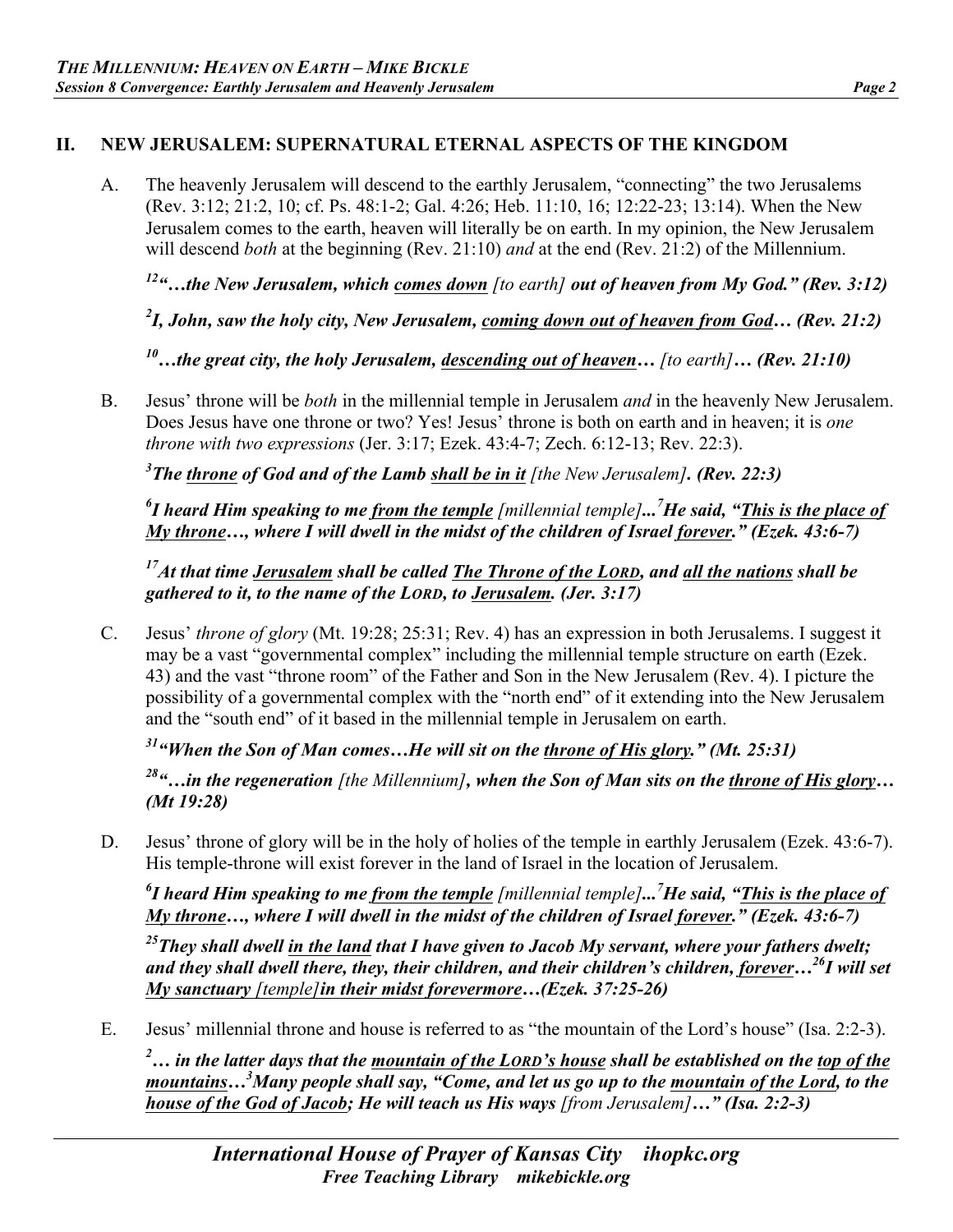# **III. NEW JERUSALEM IN CLOSE PROXIMITY TO EARTHLY JERUSALEM**

- A. There are *four reasons* why I believe the New Jerusalem is *close to* earthly Jerusalem and accessible to it, yet not *on the earth* until after the Millennium.
- B. *The size*: The size of the millennial Jerusalem is either about 10 square miles or 80 square miles depending on if the measurement is 4,500 cubits or 4,500 rods (Ezek. 48:15-19, 30-35; 45:6). Since the New Jerusalem is 1,380 square miles (Rev. 21:16), it will be far too large to rest on millennial Jerusalem.

<sup>16</sup>These shall be its measurements: the north side four thousand five hundred cubits [rods], the *south side four thousand five hundred [rods], the east side four thousand five hundred [rods], and the west side four thousand five hundred [rods]. (Ezek. 48:16)*

- C. Some suggest that the unit of measure used was rods (10.5 feet), not cubits (about 1.5 feet). If Jerusalem is 4,500 rods by 4,500 rods (with a 10.5 foot rod), then the city will be about 47,250 feet by 47,250 feet—about 9 miles by 9 miles or about 81 square miles.
- D. *The leaves*: The leaves in the New Jerusalem are for the healing of the nations (Rev. 22:2). There is no need for healing leaves to heal in the New Jerusalem; they will be used to facilitate healing in the nations of the millennial earth. Thus, the New Jerusalem must be close enough to the earth so that people with natural bodies on the earth can have access to these healing leaves.

*2 …on either side of the river, was the tree of life, which bore twelve fruits…The leaves of the tree were for the healing of the [millennial] nations. (Rev. 22:2)*

E. *The kings*: The kings on the millennial earth will come into the New Jerusalem to bring their glory, which includes their national resources and accomplishments (Rev. 21:24-26; 22:14).

*24The [millennial] nations of those who are saved shall walk in its light, and the kings of the [millennial] earth bring their glory and honor into it…26And they shall bring the glory and the honor of the nations into it. (Rev. 21:24-26)* 

*14Blessed are those who do His commandments, that they may have the right to the tree of life, and may enter through the gates into the city. 15But outside are dogs and sorcerers and sexually immoral and murderers and idolaters… (Rev. 22:14-15)* 

F. *The angels*: Angels seem to stand "guard" at the gates of the New Jerusalem to make sure that no one enters without the right of entry and right to the tree of life (Rev. 21:12, 27; 22:14-15). If this is so, the New Jerusalem must be close enough to the earth for this to matter. A parallel to this is the angels who guarded the entrance to Eden and the tree of life after Adam sinned (Gen. 3:22-24).

*12…she had a great and high wall with twelve gates, and twelve angels at the gates…(Rev. 21:12)*

*27There shall by no means enter it [New Jerusalem] anything that defiles…but only those who are written in the Lamb's Book of Life. (Rev. 21:27)* 

*22"…And now, lest he put out his hand and take also of the tree of life, and eat, and live forever," …24So He drove out the man; and He placed cherubim at the east of the garden of Eden, and a flaming sword which turned every way, to guard the way to the tree of life. (Gen. 3:22-24)*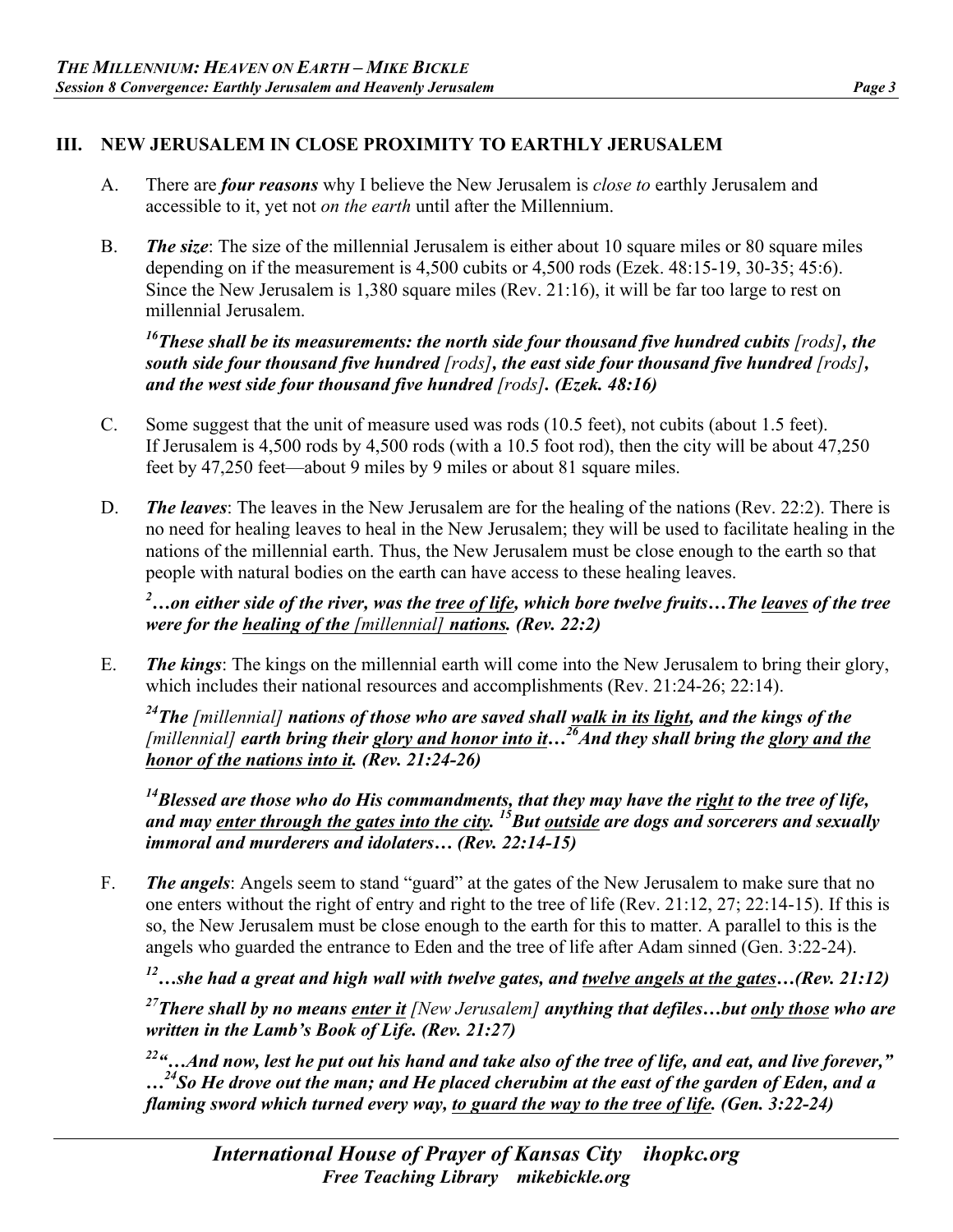### **IV. JESUS FILLING THE EARTH WITH GOD'S GLORY**

A. Jesus rules in heaven as the Son of God (in the heavenly Jerusalem) and will openly rule the earth as the Son of David (in earthly Jerusalem). He is the only Man with authority to bring both realms together (Mt. 28:18). The government of heaven and earth come together at the Second Coming.

*18All authority has been given to Me in heaven and on earth. (Mt. 28:18)* 

*10Your kingdom come. Your will be done on earth as it is in heaven. (Mt. 6:10)* 

- B. The New Jerusalem descending to earth will create a new situation in which the spiritual and natural realm will operate together dynamically. The veil between the natural and heavenly realms will be lifted, resulting in a great increase of God's manifest presence and power across the whole earth.
- C. The contact point or *place of dynamic convergence* between the heavenly and early realms will be the union of the two Jerusalems.
- D. I believe that this will result in an "*explosion of God's glory"* (open heaven) breaking forth from Jerusalem to fill the earth progressively. In my opinion, God's blessing will be released through Jerusalem, then ripple out to the earth. A "portal" will be opened in the spirit as the New Jerusalem descends. A "tidal wave" of glory will spread to all nations from Jerusalem (Num. 14:21; Isa. 11:9). The earth is filled with God's glory in part in this age and in the fullness in the age to come.

# *14The earth will be filled with the…glory of the Lord, as the waters cover the sea. (Hab. 2:14)*

E. In Bethel, about twelve miles north of Jerusalem, Jacob saw a place where a ladder extended from the earth to the gate of heaven. He saw angels ascend and descend between the heavenly and earthly realms. Jacob's ladder points to the "connection" of these two realms.

*12He dreamed…a ladder was set up on the earth, and its top reached to heaven; and there the angels of God were ascending and descending on it…17He said, "How awesome is this place! This is none other than the house of God, and this is the gate of heaven!" (Gen. 28:12-17)* 

F. Jesus' throne of glory will be connected to the holy of holies in the millennial Temple.

*4 The glory of the LORD came into the temple [millennial Temple]...6 I heard Him [Jesus] speaking…from the Temple [holy of holies]...7 He said, "This is the place of My throne and the place of…My feet, where I will dwell in the midst of Israel…forever." (Ezek. 43:4-7)* 

- G. In my opinion, there will be a dynamic convergence of different expressions of glory between the two cities. I see characteristics of millennial Jerusalem and the New Jerusalem that seem to overlap. Jesus' throne of glory appears to include a convergence of *two Jerusalems* (both with 12 gates), two *holy of holies* (in a temple) two *gardens* like Eden with two *rivers of life*, two *trees of life* (with fruits every month), and a *cloud of glory*, shining *fire*, and *smoke* (manifestations of glory).
- H. Isaiah described Jerusalem as having a *cloud* with elements of *smoke* and *shining fire* (Isa. 4:5).

*5 The LORD will create above every dwelling place of Mount Zion, and above her assemblies [temple?], a cloud and smoke by day and the shining of a flaming fire by night. (Isa. 4:5)*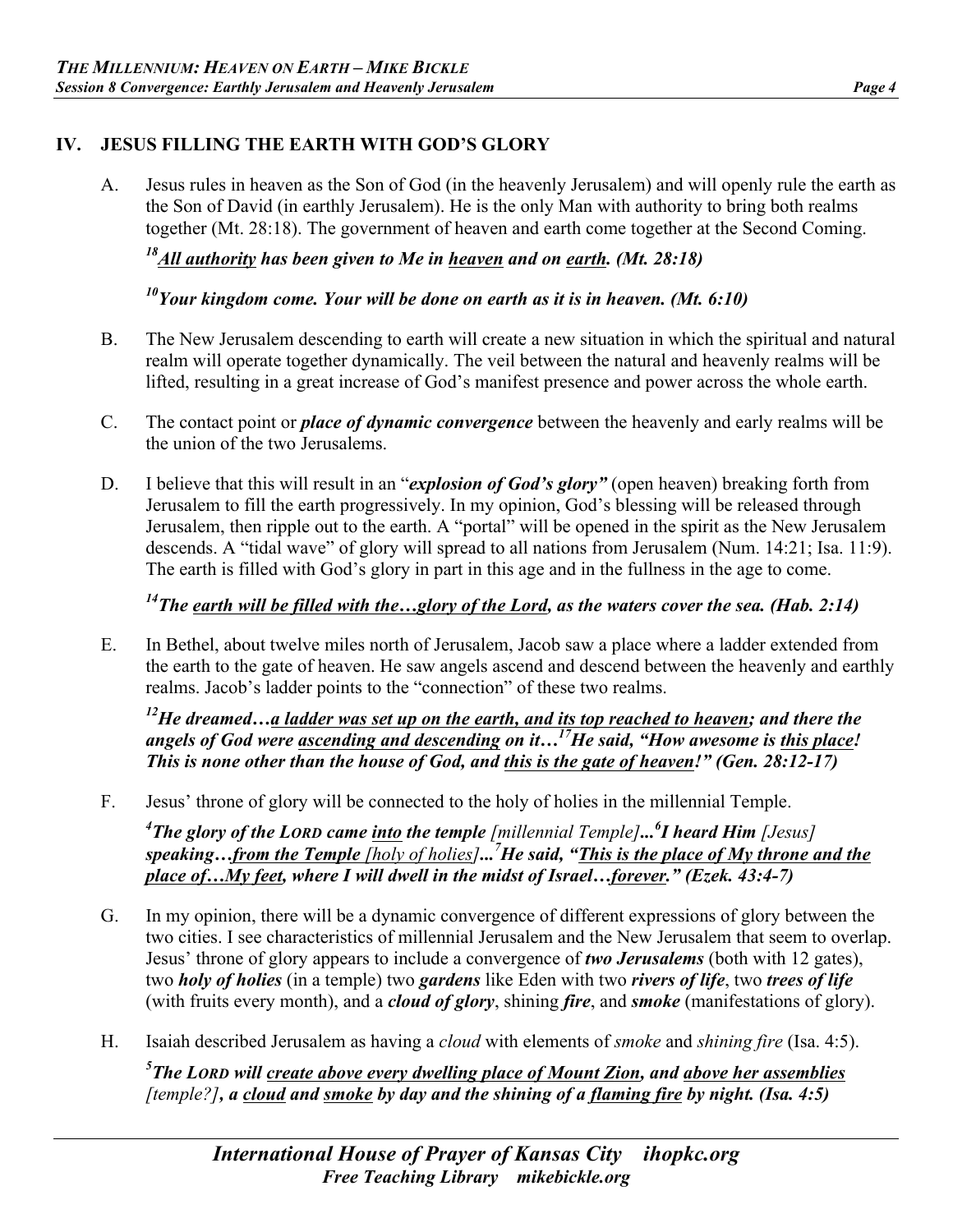### **V. THE NEW JERUSALEM DESCENDS TO EARTH TWICE**

A. In my opinion, the New Jerusalem will descend to earth (Rev. 3:12; 21:2, 10), *both* at the beginning (Rev. 21:10) *and* at the end (Rev. 21:2) of the Millennium after the earth is totally cleansed with fire (2 Pet. 3:10). Note that many see Revelation 21:9-22:5 as a parenthetical section describing what happens on earth *during* the Millennium.

*10He…showed me the…holy Jerusalem, descending out of heaven from God… (Rev. 21:10)* 

# *2 I, John, saw the holy City, New Jerusalem, coming down out of heaven… (Rev. 21:2)*

- B. In Revelation 21:1-8, the saints in the New Jerusalem are described only in their eternal state. Revelation 21:9-22:5 refers to the New Jerusalem *during* the Millennium. We conclude this because the nature of some of the things mentioned are out of character with the eternal state. Here John describes the eternal and temporal together since the eternal state of the resurrected saints in the New Jerusalem is pictured during the Millennium. We see the eternal state of the resurrected saints in the New Jerusalem along with millennial conditions.
- C. An angel showed John the Bride (Rev. 21:9-10) and the Harlot Babylon (Rev. 17:1-3). Revelation 21:9-22:5 is a parenthetical section similar to Revelation 17:1-19:10. Neither describes events as they unfold in chronological sequence. An angel took John to a mountain to show him the Bride (Rev. 21:9-10) just as he took John to the wilderness to show him the Harlot (Rev. 17:1-3).

*9 Then one of the seven angels who had the seven bowls…talked with me, saying, "Come, I will show you the bride, the Lamb's wife." 10He carried me away…to a great and high mountain, and showed me…the holy Jerusalem, descending out of heaven… (Rev. 21:9-10)* 

*1 Then one of the seven angels who had the seven bowls came and talked with me, saying to me, "Come, I will show you the judgment of the great harlot…" <sup>3</sup> So he carried me away in the Spirit into the wilderness. And I saw a woman sitting on a scarlet beast… (Rev. 17:1-3)* 

D. By seeing the structure of Revelation 21-22 in this way, we see two descents of the New Jerusalem.

# **VI. JESUS' THRONE OF GLORY: HIS "MOUNTAIN-CITY-HOUSE"**

A. Jesus' throne of glory can be compared to a "*Mountain-City-House*" as His glorious resting place on the earth (Isa. 11:10). His house is referred to as "the mountain of the Lord's house" (Isa. 2:2-3).

*2 … in the latter days that the mountain of the LORD's house shall be established on the top of the mountains…3 Many people shall say, "Come, and let us go up to the mountain of the Lord, to the house of the God of Jacob; He will teach us His ways [from Jerusalem]…" (Isa. 2:2-3)*

*1 I saw the Lord sitting on a throne, high and lifted up, and the train of His robe filled the temple. (Isa. 6:1)*

B. Moses spoke of Israel being planted in God's "mountain" in the place of His sanctuary (Ex. 15:17).

*17You will bring them in and plant them in the mountain of Your inheritance [Jerusalem], in the place, O LORD, which You have made for Your own dwelling, the sanctuary… (Ex. 15:17)*